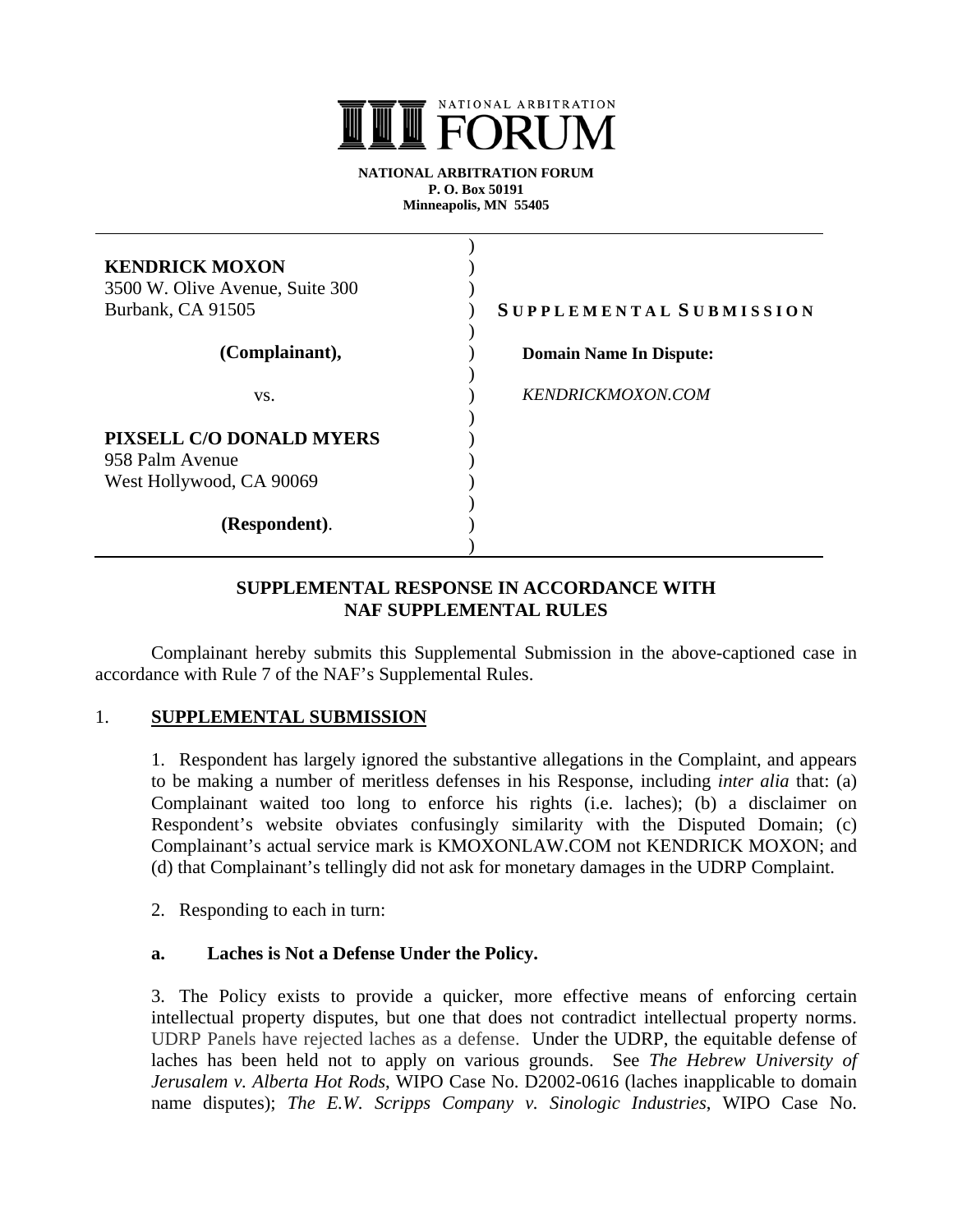D2003-0447 (the Policy does not contemplate a defense of laches, which is inimical to the Policy's purposes). See also *Tom Cruise v. Network Operations Center/ Alberta Hot Rods*, WIPO Case No. D2006-0560 (finding no meaningful precedent under the Policy for refusing to enforce trademark rights based on delay in bringing a complaint).

4. As noted by past UDRP Panelists, with applicability directly to trademark actions and the Lanham Act in district courts, the defense of laches bars the recovery of damages incurred before the filing of suit, but is inapposite to injunctive relief in a trademark action seeking to avoid confusion among customers in the future. *See* 5 J. Thomas McCarthy, McCarthy on Trademarks and Unfair Competition  $§31:10$  (4<sup>th</sup> ed. 2005) (and cases cited therein).

5. This is consistent with the recommendation in the WIPO Final Report that "a time bar to the bringing of claims in respect of domain names (for example, a bar on claims where the domain name registration has been unchallenged for a designated period of years) should not be introduced." Paragraph 197. In fact, a "time bar" was rejected in a coda to "Time Limitations for Bringing Claims." This is the view accepted by Panelists in the formative decisions. They held that "there is no room for general equitable doctrines under the Policy such as would be possessed by Courts in common law jurisdictions." *Edmunds.com, Inc. v. Ult. Search Inc.,* D2001-1319 (WIPO February 1, 2002).

6. Moreover, laches is never an available defense to an equitable claim unless the defendant demonstrates prejudice caused to him by the delay. See, e.g., *American Steamship Owners Prot. & Indemnity Assoc. v. Dann Ocean Towing, 756 F3d 314 (4<sup>th</sup> Cir. 2014) ("Laches is an* equitable doctrine that can be raised by a defendant as an affirmative defense to a claim, and requires that the defendant show "(1) lack of diligence by the party against whom the defense is asserted, and (2) prejudice to the party asserting the defense."); *Bristol Company, LP v. Bosch Rexroth, Inc*, 758 F.Supp 1172, 1177-78, (D.Col. 2010) ("Application of the laches defense requires that there be (1) unreasonable and unexcused delay in bringing the claim, and (2) material prejudice or injury to the defendant as a result of the delay."); *Donjaq LLC v. Sony Corp*, 263 F.3d 942 (9<sup>th</sup> Cir. 2001), "To demonstrate laches, the defendant must prove both an unreasonable delay by the plaintiff and prejudice to itself.") Defendant does not demonstrate, nor even suggest prejudice from the delay. Indeed, he asserts he had been expecting an action to be filed arising out of the use of the Mark.<sup>1</sup>

## **b. The Disclaimer on Respondent's Website Does Not Obviate Confusing Similarity with the Disputed Domain.**

7. Respondent devotes all of his argument in  $\P$  4(a) of his Response to the assertion that there is no confusing similarity because the website contains a disclaimer "designed to be very visible yet Mr. Moxon ignored it in his complaint." Respondent misunderstands the UDRP Complaint, process, and citations of Complainant. Complainant alleged in  $\P$  4(f)(2) of its

 $\frac{1}{1}$  $1$  The Second Circuit holds "laches is not a defense against injunctive relief when the defendant intended the infringement." Harlequin Enterprises Ltd. v. Gulf & W. Corp., *644 F.2d 946, 950 (2d Cir.1981)* (affirming a preliminary injunction because laches did not bar the claims); see also H*ermes Int'l v. Lederer de Paris Fifth Ave., Inc*., 219 F.3d 104, 107 (2d Cir.2000) (reversing the grant of partial summary judgment to the defendants because "intentional infringement is a dispositive, threshold inquiry that bars further consideration of the laches defense, not a mere factor to be weighed in balancing the equities, as the district court did in this case"); S*ociété Des Bains De Mer Et Du Cercle Des Etrangers a Monaco v. MGM Mirage*, No. 08–cv–0315, 2008 WL 4974800, at \*6 (S.D.N.Y. Nov. 24, 2008).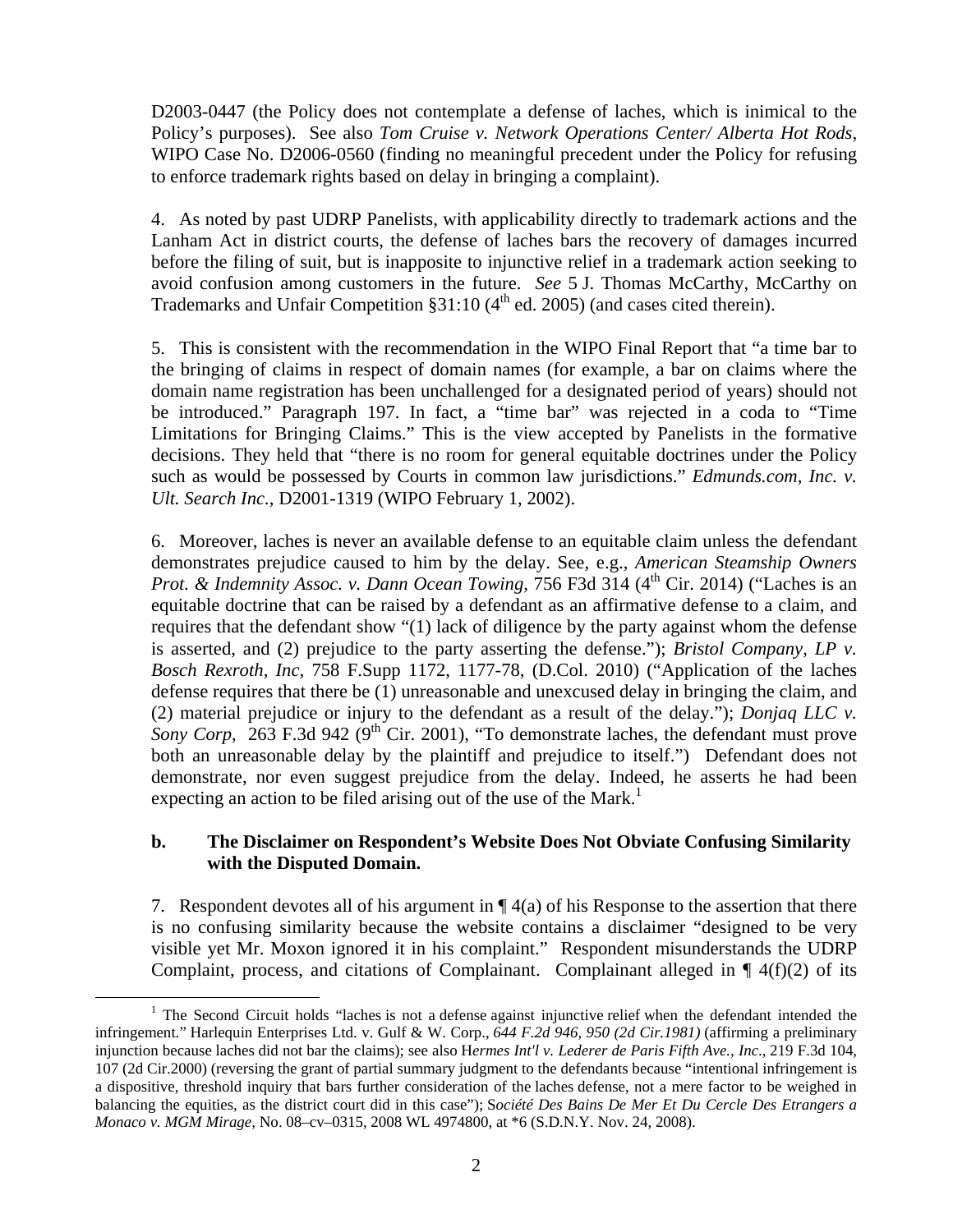Complainant that the Defendant did not put any textual elements in the Disputed Domain that would distinguish it from Complainant's mark, or identify it as a gripe site. Respondent misunderstands that a domain name is different from a website, and the existence of a disclaimer on the website is irrelevant to the analysis of confusingly similarity of the domain name in WIPO Overview 2.0 discussed by Complainant.<sup>2</sup>

# **c. Complainant's Service Mark is KENDRICK MOXON.**

8. Respondent argues that Complainant's actual service mark is KMOXONLAW.COM only because that expression in found in Complainant's email address. Respondent then goes on to argue that Complainant forfeited his rights in the Disputed Domain because he failed to register it before Respondent.

9. Of course, the point of the Policy is to remedy bad faith registration. If the logic of Respondent were adopted by the Panel, all complainants would lose their UDRP cases because each had failed to register the domains underlying their disputes first.

# **d. Monetary Damages Cannot be Awarded in UDRP Cases.**

10. Respondent's assertion that Complainant failed to seek money damages because there were no damages demonstrates a misunderstanding of the UDRP process. As explained above, money damages cannot be awarded by UDRP panels. It is because the panel can only award injunctive relief that monetary relief was not sought. Complainant's actual damages have been substantial, but Complainant recognizes attempting to quantify them in this proceeding would be irrelevant to the Panel's analysis of the Policy.

# **e. Respondent Has Not Carried His Burden.**

11. Once a complainant establishes a *prima facie* case in support of its allegations, the burden shifts to the Respondent to show that it does have rights or legitimate interests pursuant to Policy  $\P$  4(a)(ii). *See Do the Hustle, LLC v. Tropic Web*, D2000-0624 (WIPO Aug. 21, 2000) (holding that it is incumbent on the Respondent to provide concrete evidence rebutting the Complainant's assertion because this information is "uniquely within the knowledge and control of the respondent"); *see also Clerical Med. Inv. Group Ltd. v. Clericalmedical.com*, D2000-1228 (WIPO Nov. 28, 2000) (finding that the mere assertion by the Complainant that the Respondent has no right or legitimate interest in the domain name can be sufficient to shift the burden of proof to the Respondent to demonstrate that such a right or legitimate interest does exist).

12. Respondent has not carried his burden in this proceeding, and the Disputed Domain should be transferred to Complainant.

# 2. **CERTIFICATION**

Complainant certifies that the information contained in this Complaint is to the best of Complaint's knowledge complete and accurate, that this Complaint is not being presented for any improper purpose, such as to harass, and that the assertions in this Complaint are warranted under

 $\frac{1}{2}$ <sup>2</sup> The Response is replete with numerous other unsubstantiated allegations which are completely irrelevant to the Policy, which Complainant sees no reason to re-analyze, and to which Respondent will therefore refrain from responding.